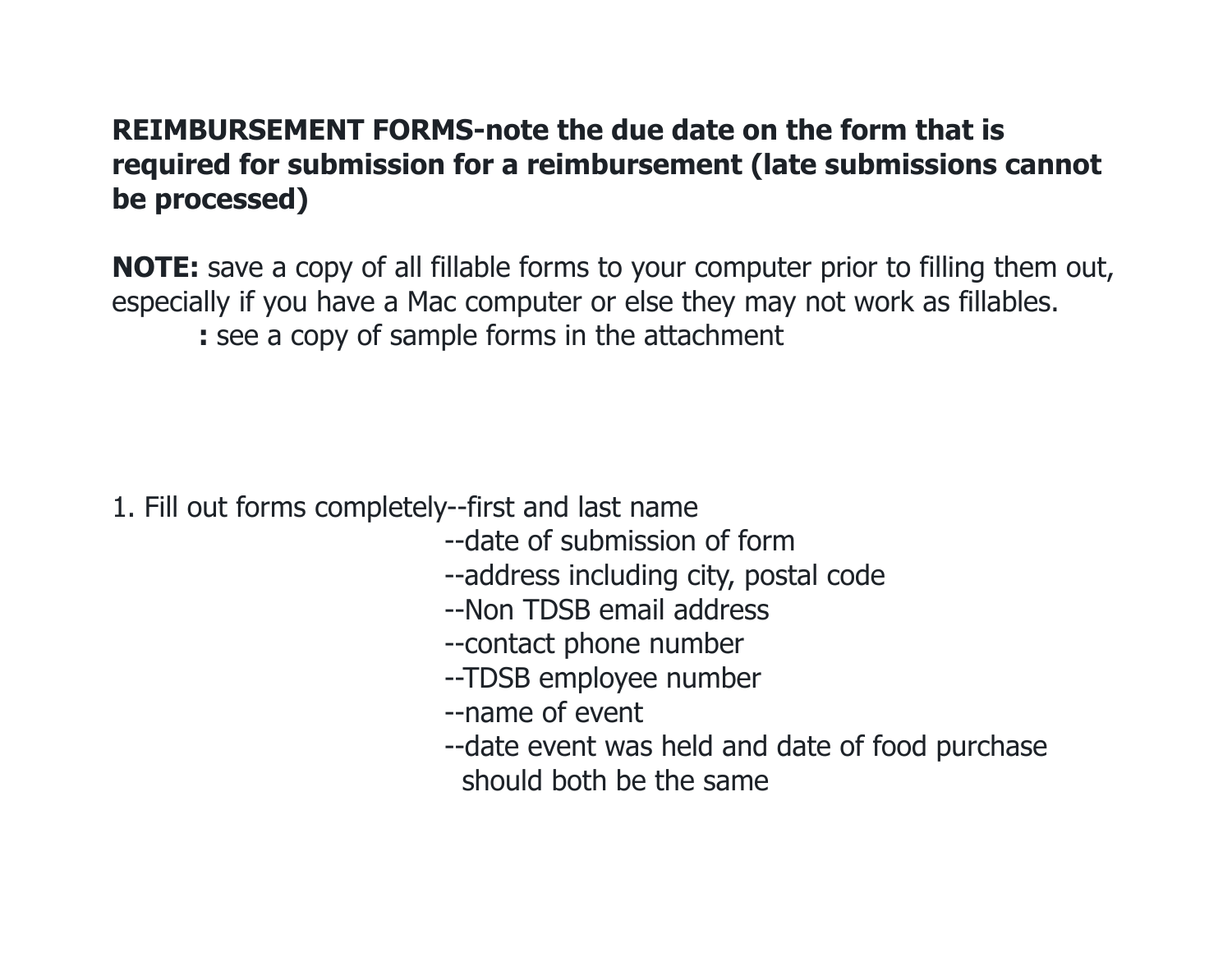#### 2. DINNER REIMBURSEMENT FORM

--name of Food purchase vendor(s)

- --amount of receipt(s)
- --total dinner expenses claimed = amount up to allowance allowed but not more
- --if the purchase was less than the allowance allowed, only claim what you actually spent
- --**receipt(s)** -include your name and employee number on each
- --circle or highlight the total amount spent, the date on each and the name of the food purchase vendor

### 3. DEPENDENT CARE FORM

- --first and last names of dependents and their ages
- --total cost that you paid for dependent care
- --total cost of money allowance to a maximum of \$75
- --include **receipt** from dependent care provider including your name, the date of the event, the amount you paid, and name(s) and age(s) of children
- --time that dependent care giver was with the children
- --name and signature of dependent care provide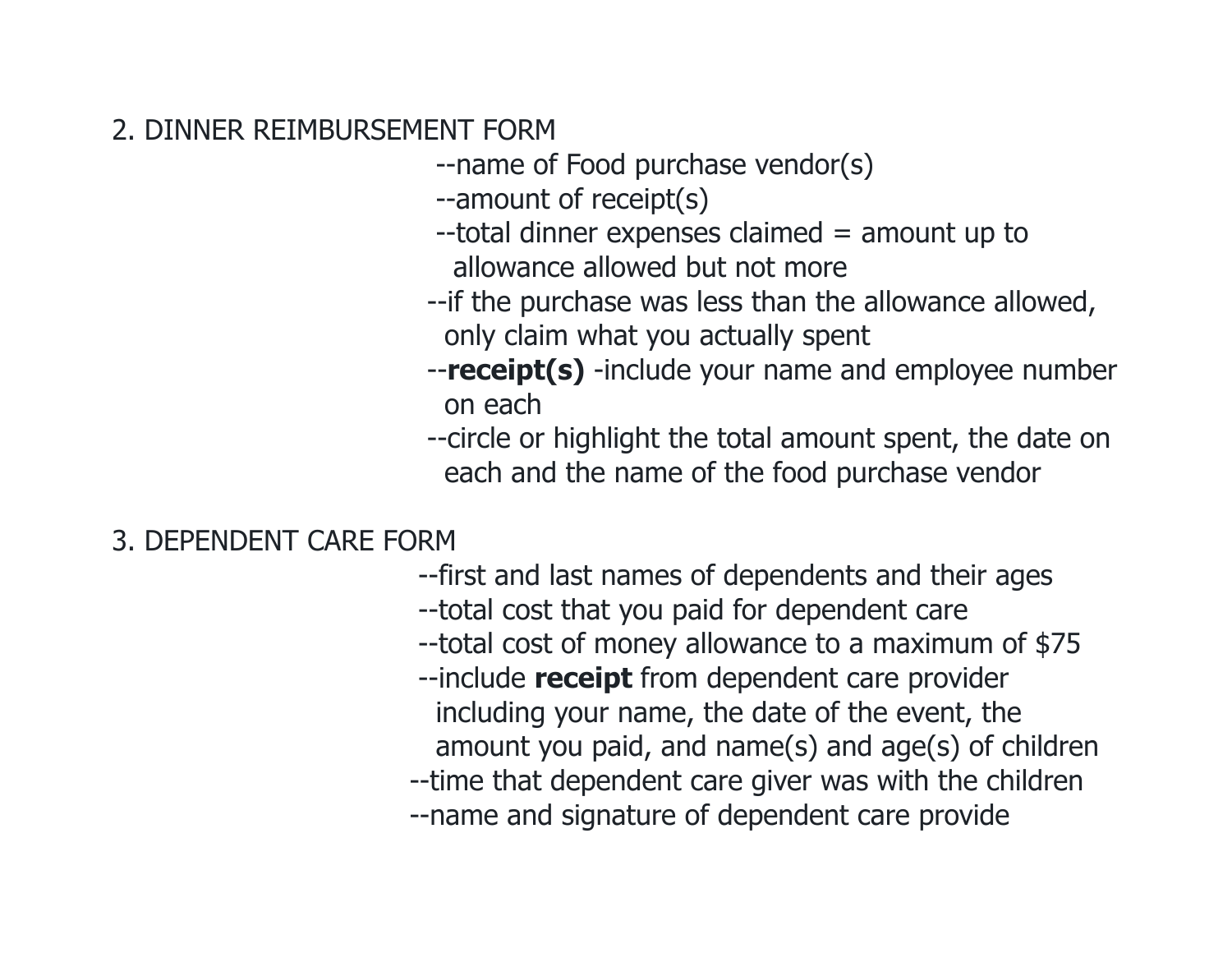# 4. ONE SUGGESTION AS TO HOW TO SEND FORMS IN **ONE PDF**

- —lay flat reimbursement forms one below the other if there are 2
- —lay flat receipt(s) touching or overlapping the form(s) making sure no borders or information is missing
- —take **one photo** with your camera of all of the forms from above as opposed to on an angle or the form standing vertically
- —ensure that all forms can be seen before the photo is taken— is the lighting good, are there any shadows, and is all of the photo clearly visible?
- —locate the photos on your phone, select the photo you just took
- —email the photo directly to **etfo.otl.toronto@dext.cc**
- 5. I NEED ASSISTANCE WITH THE SUBMISSION

--email the Treasurer at gailjames@ica.net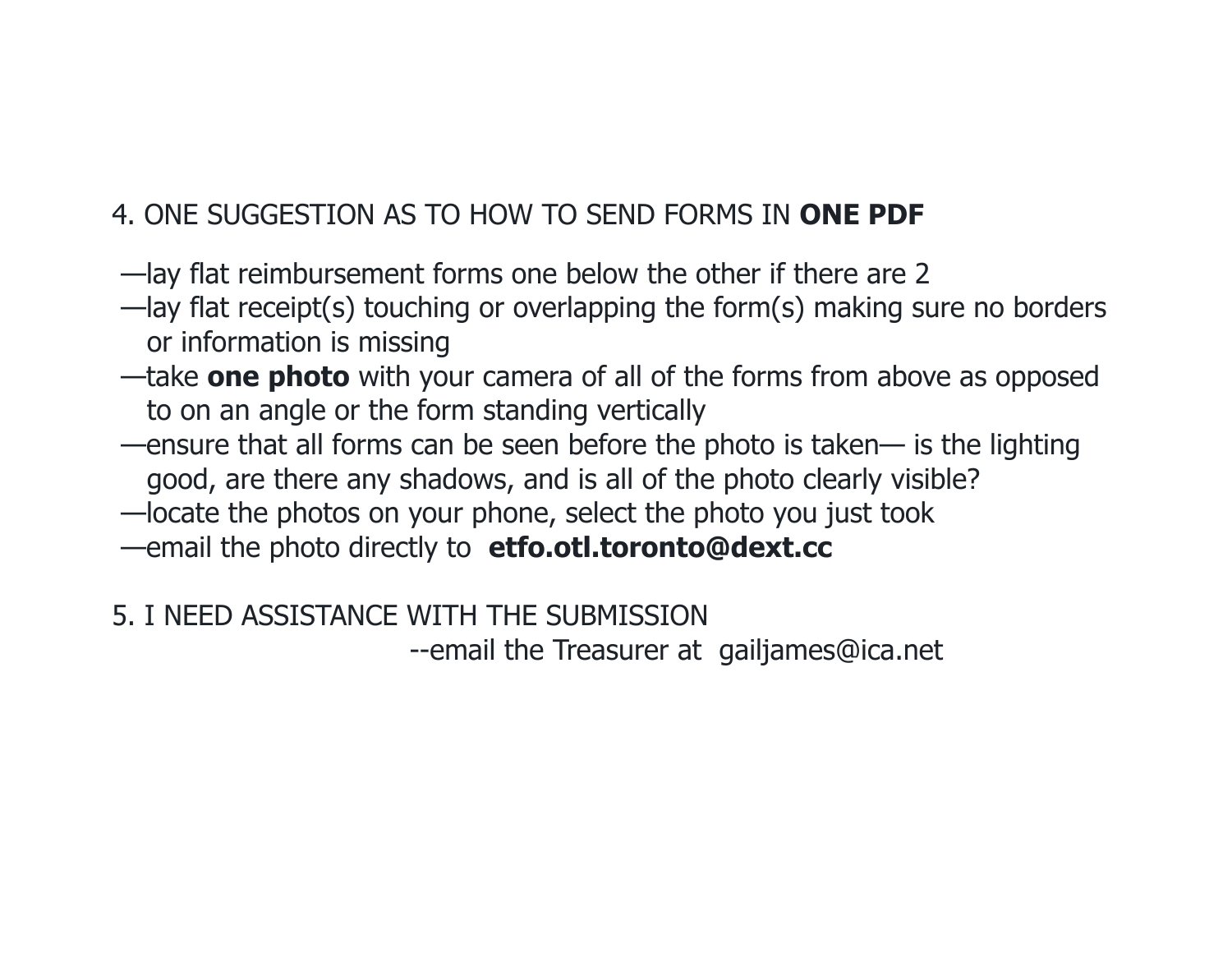#### **WHAT IS THE PROCESS FOR REIMBURSEMENT AFTER I SUBMIT MY FORM(S)?**

## **NOTE: the entire process can take a few weeks**

1. You will know that your submission has been received at the accounting office if your email does not bounce back to you. There is no automatic response available to tell you that it has been received.

2. The submissions are checked to make sure that all forms and receipts have been sent in one document. If they haven't, all of the parts of the submission are automatically dispersed upon arrival and mixed with other reimbursements that also weren't sent in one PDF. Then all parts of each member's reimbursement must be found and put together which takes a lot of time- like finding jigsaw puzzle pieces.

3. Depending on the date the submission arrives at the accounting office, they are put together in an order, put into a program called Approval Max and emailed to the Treasurer, the First VP and the President for approval-each of the 3 officers cannot approve their own submissions. The 1st VP and the Treasurer are the main approvers.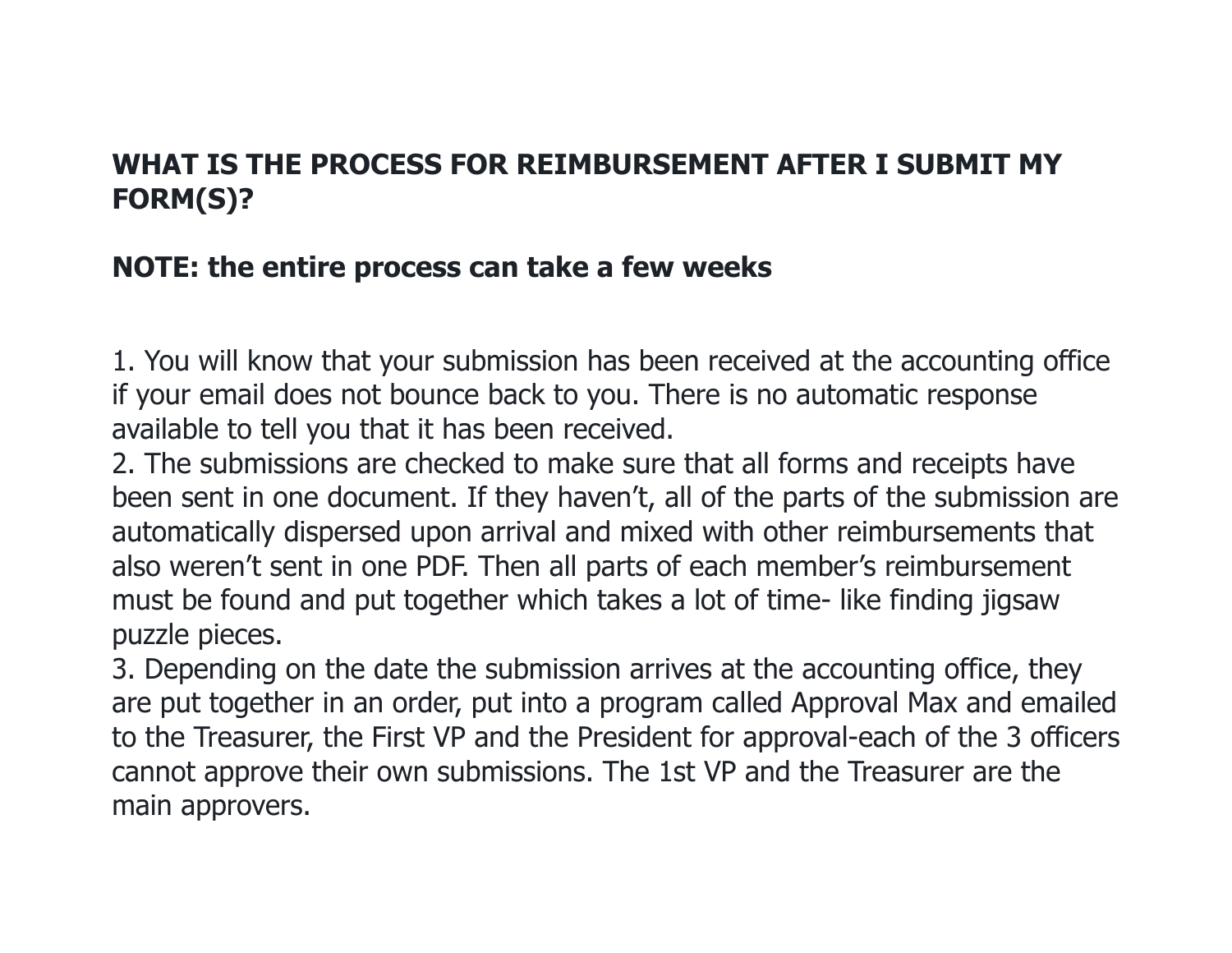4. The Treasurer and First VP open up each submission, check that all of the information is filled out on the form(s), that the necessary information is included on the receipt(s) and that it is easy to read.

5. Each entry is then checked with the list of attendees to ensure that the member attended the event that they are requesting a reimbursement for. Depending on the number of reimbursements to approve, it can take up to one day for each of the signing officers to make their approvals.

6. If everything appears to be correct, the approval button is clicked and the submission returns to the accounting office. If there is a problem then the reject button is clicked, an explanation is recorded in the program for the rejection and the submission is returned to the accounting office.

7. If rejected, the Treasurer will send an email to the member explaining the reason for the rejection. The member can then correct their form(s) and receipt(s) and resubmit for approval.

8. Many of the approved reimbursements are put into a program called PayEdge and a new type of order is compiled.

9. The Treasurer then receives an email from accounting saying that there will be an order # that should be approved. A list of the approved members found in this order and the amounts for reimbursement are sent to the Treasurer in a separate email so the list of attendees of events does not have to be rechecked.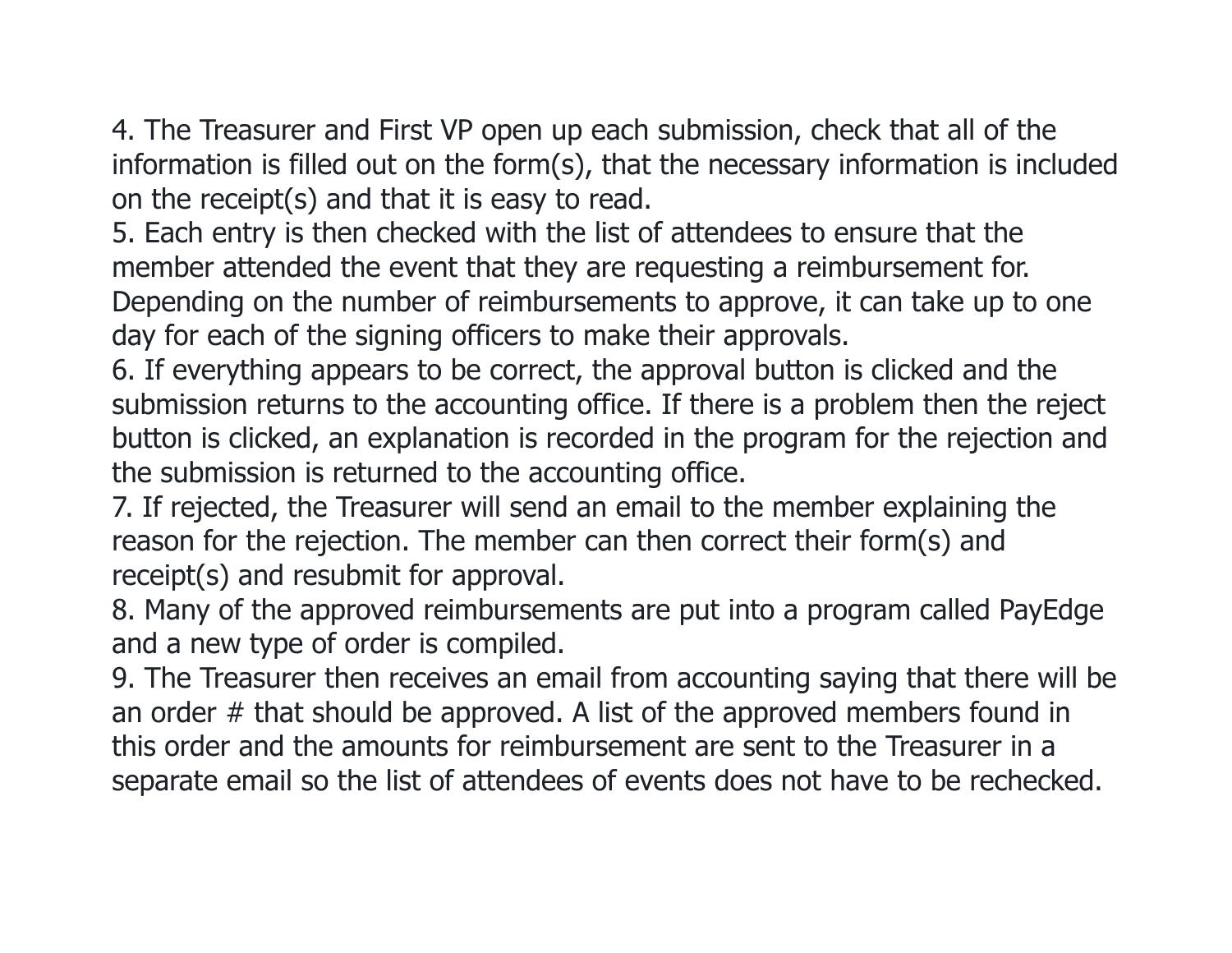10. The Treasurer reviews each order and approves the payment dispersal of funds from the local's bank account.

11. The approval form will then generate the funding method of payment ( etransfer or cheque), the expected payment date and the status pending.

12. E-transfers generally can take 3 days from the time of the Treasurer's approval for monies to be dispersed. Cheques take generally 2 weeks to be received.

13. Each member on the approved order will receive an email saying that an order is pending, when the expected payment date will be and what the amount of the payment will be.

13. Often the payment is the total of several submissions. In this case attachments are included to show the individual submissions that make up this payment.

14. At times the expected payment date is not met as different banks have different transaction times.

15. Finally members will receive an email notifying them that their e-transfer monies have been automatically deposited into their bank accounts.